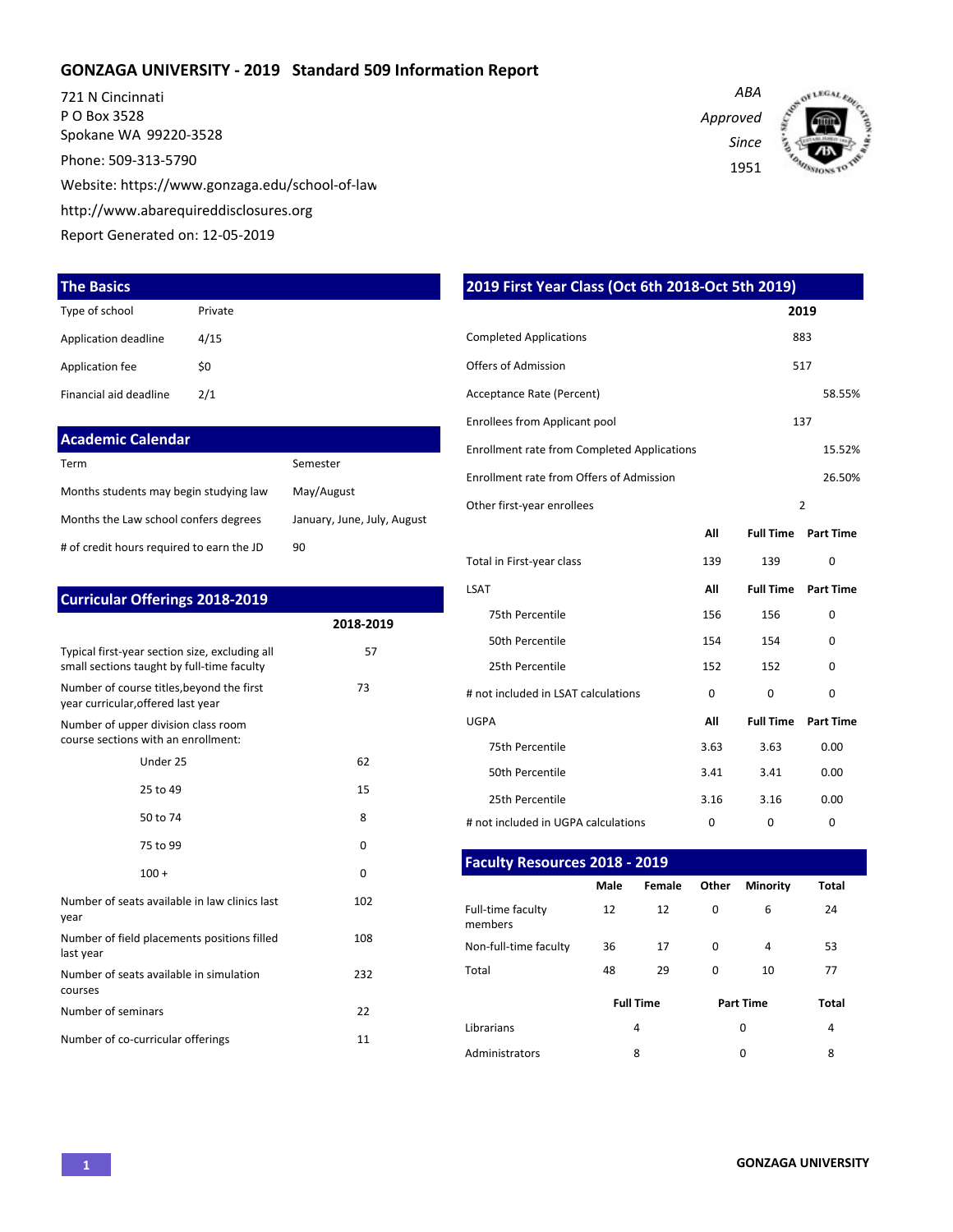| J.D Enrollment as of October 5th 2019     |                |                |              |          |          |                 |              |          |              |                |              |          |       |
|-------------------------------------------|----------------|----------------|--------------|----------|----------|-----------------|--------------|----------|--------------|----------------|--------------|----------|-------|
|                                           |                | JD1            |              |          |          | JD <sub>2</sub> |              |          |              |                | JD3          |          | Total |
|                                           | т              | м              | W            | O        | т        | М               | W            | O        | T            | М              | W            | O        | Т     |
| Hispanics of any race                     | 12             | 6              | 6            | $\Omega$ | 9        | 6               | 3            | $\Omega$ | 9            | 3              | 6            | $\Omega$ | 30    |
| American Indian or Alaska Native          | $\overline{2}$ | 2              | 0            | 0        | 1        | 1               | $\Omega$     | $\Omega$ | 0            | $\Omega$       | $\Omega$     | 0        | 3     |
| Asian                                     | $\overline{2}$ | 1              | 1            | $\Omega$ | 2        | 0               | 2            | $\Omega$ | 3            | $\overline{2}$ | $\mathbf{1}$ | $\Omega$ | 7     |
| <b>Black or African American</b>          | 3              | $\overline{2}$ | $\mathbf{1}$ | $\Omega$ | $\Omega$ | 0               | $\Omega$     | $\Omega$ | $\Omega$     | $\Omega$       | $\Omega$     | $\Omega$ | 3     |
| Native Hawaiian or Other Pacific Islander | $\Omega$       | $\Omega$       | $\Omega$     | $\Omega$ | $\Omega$ | 0               | $\Omega$     | $\Omega$ | $\mathbf{1}$ | $\Omega$       | $\mathbf{1}$ | $\Omega$ | 1     |
| Two or More Races                         | 3              | 2              | 1            | $\Omega$ | 4        | 1               | 3            | $\Omega$ | 6            | 3              | 3            | $\Omega$ | 13    |
| <b>Total Minority</b>                     | 22             | 13             | 9            | $\Omega$ | 16       | 8               | 8            | $\Omega$ | 19           | 8              | 11           | $\Omega$ | 57    |
| White                                     | 109            | 52             | 57           | $\Omega$ | 109      | 55              | 54           | $\Omega$ | 79           | 36             | 43           | $\Omega$ | 297   |
| Nonresident Alien                         | 1              | 0              | 1            | 0        | 3        | 1               | 2            | $\Omega$ | 0            | $\Omega$       | $\Omega$     | $\Omega$ | 4     |
| Race and Ethnicity Unknown                | $\overline{7}$ | 5              | 2            | $\Omega$ | 5        | 4               | $\mathbf{1}$ | $\Omega$ | 5            | $\overline{2}$ | 3            | $\Omega$ | 17    |
| Total                                     | 139            | 70             | 69           | 0        | 133      | 68              | 65           | $\Omega$ | 103          | 46             | 57           | 0        | 375   |

# **1L Tuition and Fees 2019-2020**

| Per Semester:                    | Resident | Fees  | Non-Resident | Fees  | Other | Fees |
|----------------------------------|----------|-------|--------------|-------|-------|------|
| Full-Time                        | \$0      | \$0   | \$0          | \$0   | \$0   | \$0  |
| Part-Time                        | \$0      | \$0   | \$0          | \$0   |       |      |
| Per Credit:*                     | Resident | Fees  | Non-Resident | Fees  | Other |      |
| Full-Time                        | \$1.418  | \$165 | \$1,418      | \$165 | \$0   | \$0  |
| Part-Time                        | \$0      | \$0   | \$0          | \$0   |       |      |
| <b>Tuition Guarantee Program</b> |          |       | No           |       |       |      |

# **Living Expenses 2019-2020**

| Estimated Living Expenses for singles |          |  |  |  |  |  |  |
|---------------------------------------|----------|--|--|--|--|--|--|
| Living on Campus                      | \$20,737 |  |  |  |  |  |  |
| Living Off Campus                     | \$20,737 |  |  |  |  |  |  |
| Living At Home                        | \$20,737 |  |  |  |  |  |  |

# **Conditional Scholarships 2018-2019**

| Students Matriculating in | # Entering with | # Reduced or Eliminated |
|---------------------------|-----------------|-------------------------|
| 2018-2019 Academic Year   | 146             | 33                      |
| 2017-2018 Academic Year   | 115             | 28                      |
| 2016-2017 Academic Year   | 102             | つっ                      |

# **J.D. Degrees Awarded 2018-2019**

| Hispanics of any race                     | 8   |
|-------------------------------------------|-----|
| American Indian or Alaska Native          | 0   |
| Asian                                     | 0   |
| Black or African American                 | 2   |
| Native Hawaiian or Other Pacific Islander | 0   |
| Two or More Races                         | 6   |
| <b>Total Minority</b>                     | 16  |
| White                                     | 82  |
| Nonresident Alien                         | 2   |
| Race and Ethnicity Unknown                | 7   |
| Total                                     | 107 |

# **Grants and Scholarships 2018-2019**

|                                 | <b>Total</b> |     | <b>Full Time</b> |     | <b>Part Time</b> |   |  |  |
|---------------------------------|--------------|-----|------------------|-----|------------------|---|--|--|
|                                 | #            | %   | #                | %   | #                | % |  |  |
| Total # of students             | 350          | 100 | 350              | 100 | 0                | 0 |  |  |
| Total # receiving<br>grants     | 335          | 96  | 335              | 96  | 0                | 0 |  |  |
| Less than 1/2 tuition           | 129          | 37  | 129              | 37  | 0                | 0 |  |  |
| Half to full tuition            | 191          | 55  | 191              | 55  | 0                | 0 |  |  |
| <b>Full tuition</b>             | 15           | 4   | 15               | 4   | 0                | 0 |  |  |
| More than full tuition          | 0            | 0   | 0                | 0   | 0                | 0 |  |  |
| 75th Percentile grant<br>amount |              |     | \$25,000         |     | \$0              |   |  |  |
| 50th Percentile grant<br>amount |              |     | \$21,000         |     | \$0              |   |  |  |
| 25th Percentile grant<br>amount |              |     | \$16,000         |     | \$0              |   |  |  |